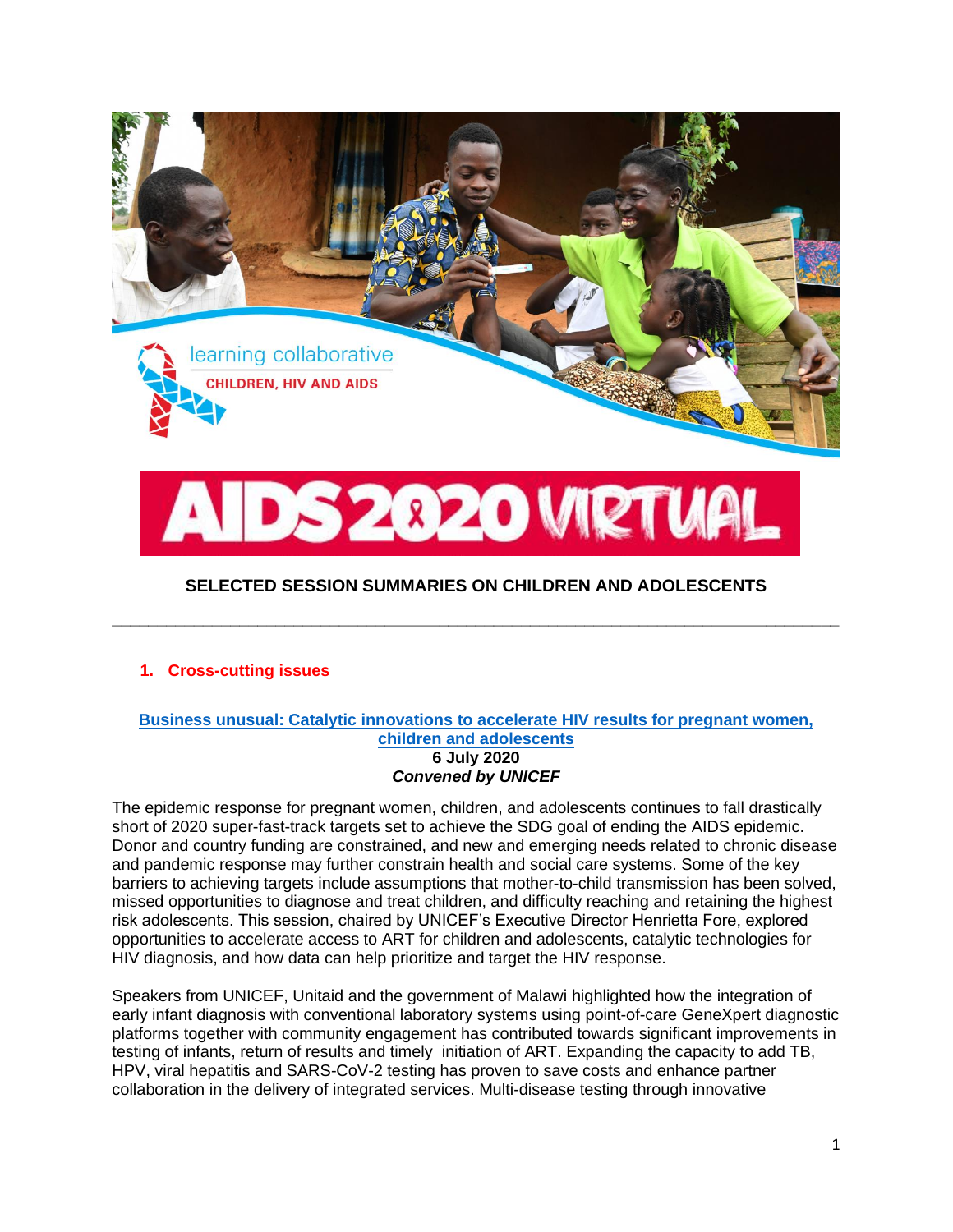diagnostic technologies such as GeneXpert helps strengthen health and laboratory systems and preparedness for future infectious disease outbreaks.

To close the treatment gap for children and adolescents living with HIV, differentiated service delivery models have proven effective in creating demand and increasing adherence to treatment and retention in care. There is an urgent need to scale up such evidence-based innovative models, including index family centred testing to identify more children in need of treatment and Community Adolescent Treatment Supporters (CATS) to improve treatment adherence. These models have demonstrated remarkable results in Ghana and Zimbabwe, respectively. The Ghana Director for HIV presented the progress being made with introduction of the index family centred testing programme in the national response and the positive results achieved in identifying children in need of treatment.

There is great need for more granular data to target prevention efforts better and to reach adolescents and young people at the highest risk of HIV infection. The Data for Children Collaborative presented a pilot initiative involving UNICEF, University of Edinburgh, DFID and the government in Cote d'Ivoire that triangulates different data sources, including from social media, to map vulnerability and create sub-national adolescent risk profiles. [Watch recording>>](https://cattendee.abstractsonline.com/meeting/9289/Session/460)

### **[Emerging evidence and policy options for HIV diagnostics, treatment and care](https://cattendee.abstractsonline.com/meeting/9289/Session/517) 6 July** *Convened by World Health Organization*

This satellite session described key updated elements of WHO's consolidated guidance on HIV diagnostics, treatment and care. It explored new evidence and policy directions related to emerging ARV toxicities; new guidelines on the [diagnosis and management of histoplasmosis](https://www.who.int/publications/i/item/guidelines-for-diagnosing-and-managing-disseminated-histoplasmosis-among-people-living-with-hiv) among people living with HIV; non-communicable diseases and HIV integration; developments in paediatric and adolescent treatment; viral load testing frequency and thresholds, and early infant diagnosis.

Global experts from WHO/PAHO, UNICEF, EGPAF, PEPFAR, national governments and affected communities discussed the implications of the following new developments:

- Dolutegravir 5mg has been approved for infants and is recommended as first line treatment from four weeks of age (in children >3kg).
- The risk of neural tube defects from prenatal use of dolutegravir in women who become pregnant has stabilized at a lower level that is nearly comparable to the general population not on ART.
- The emerging concern of weight gain associated with dolutegravir use.
- Based on the risk of transmission during breastfeeding, countries are advised to include additional infant testing at nine months of age in their early infant diagnosis guidelines, using point-of-care technologies where possible.
- Index family centred testing is a highly effective approach that should be scaled up to improve identification of children living with HIV that were missed by PMTCT programmes and require initiation on treatment. [Watch recording>>](https://cattendee.abstractsonline.com/meeting/9289/Session/517)

### **TB/HIV 2020 Symposium - [4th TB/HIV pre-conference](https://www.iasociety.org/TB2020)**

**Turning Threats into Opportunities: Implementing and Maintaining Quality TB Services for People Living with HIV in the Time of COVID-19 and Beyond**

# **2-3 July**

# *Convened by USAID, International AIDS Society, Stop TB Partnership*

This pre-conference synthesized the innovative programmatic approaches and technologies that can be used ensure quality of care for people living with HIV, co-infected with TB infection or with TB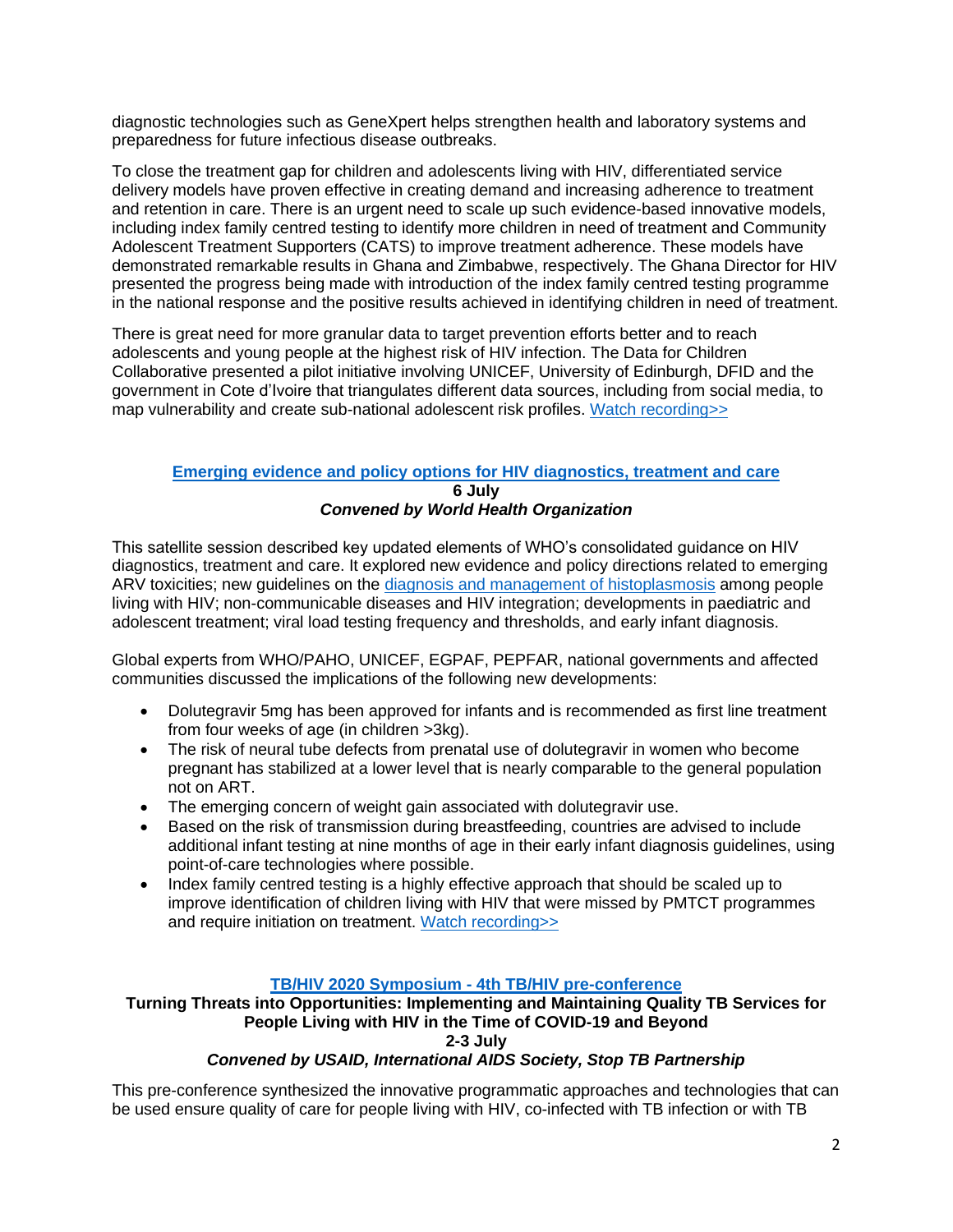disease. The discussion focussed on improved diagnostic screening, decentralized models of care and digital care solutions. A selection of relevant abstracts on TB-HIV in children and adolescents are summarised in [this slide set.](https://unicef.sharepoint.com/:b:/t/PD-AIDS2020/EYiRgpm-9w9JnF3eA3uNQvUBl8uLITWVBvW_wJO748jdDw?e=VQwOJb) [Watch recording>>](https://cattendee.abstractsonline.com/meeting/9289/Session/181)

# **[Delivering an Integrated Approach for Adolescent Mothers and their Children; What can](https://cattendee.abstractsonline.com/meeting/9289/Session/446)  [donors and partners do to help?](https://cattendee.abstractsonline.com/meeting/9289/Session/446)**

**6 July**

### *Convened by ViiV Healthcare, The Coalition for Children Affected by AIDS*

This satellite session focused on raising awareness on the specific challenges and needs faced by adolescent and young mothers, especially around the advocacy agenda [Adolescent Mothers Affected](https://childrenandhiv.org/resources/adolescent-mothers-affected-hiv-children-draft-advocacy-agenda/)  [by HIV and Their Children,](https://childrenandhiv.org/resources/adolescent-mothers-affected-hiv-children-draft-advocacy-agenda/) which was developed out of a [learning session](https://childrenandhiv.org/wp-content/uploads/2020/06/Report-of-Teen-Mothers-Learning-Session-Final-May-2020.pdf) co-hosted by the Coalition for Children Affected by AIDS and WHO in December 2019. The meeting emphasized the need for exchanges to learn what is and is not working given the lack of programmes for this population. The discussion highlighted the need to advocate for adolescent and young mothers as new programmes and technologies are being developed. Speakers emphasized the need to start programming holistically for and with girls before adolescence and across the life-course. They emphasised that programmes must address the community level and the profound structural and social exclusions faced by this population group. The critical advocacy takeaway from this session was that it is necessary for multiple partners to work across sectors (health, education, social protection, early childhood development) in an integrated modality to achieve positive impacts for adolescents and young mothers. [Watch recording>>](https://cattendee.abstractsonline.com/meeting/9289/Session/446)

# **[HIV-sensitive social protection in humanitarian settings: How integration can end AIDS by](https://cattendee.abstractsonline.com/meeting/9289/Session/420)**

#### **[2030](https://cattendee.abstractsonline.com/meeting/9289/Session/420) 7 July 2020** *Convened by World Food Programme*

Studies from South Africa by Lucie Cluver and colleagues have shown that layered social protection interventions targeting adolescents living with HIV can have additive, synergistic benefits for HIV prevention, treatment and adherence outcomes. A panel composed of directors and technical experts presented the World Food Programme's work on social protection and highlighted that integration of HIV can help end AIDS by 2030. Cash transfers provide a safety net for vulnerable people to mitigate income losses and food insecurity. General food rations in humanitarian response lack minimum requirements of caloric intake for people living with HIV and may result in malnutrition, non-adherence to ART and HIV disease progression. However, integration of HIV in existing food security and nutrition assessments in humanitarian settings can help tailor individual additional support to improve treatment outcomes for people living with HIV and retain them in care. The session recommended that social protection schemes are diversified by combining cash or vouchers with access to other non-food items such as transport and other services for people living with HIV and other groups with additional needs. [Watch recording>>](https://cattendee.abstractsonline.com/meeting/9289/Session/420)

### **2. Paediatric and adolescent treatment and care**

**[Prime Session 4: Paediatric HIV](https://cattendee.abstractsonline.com/meeting/9289/Session/167) 9 July**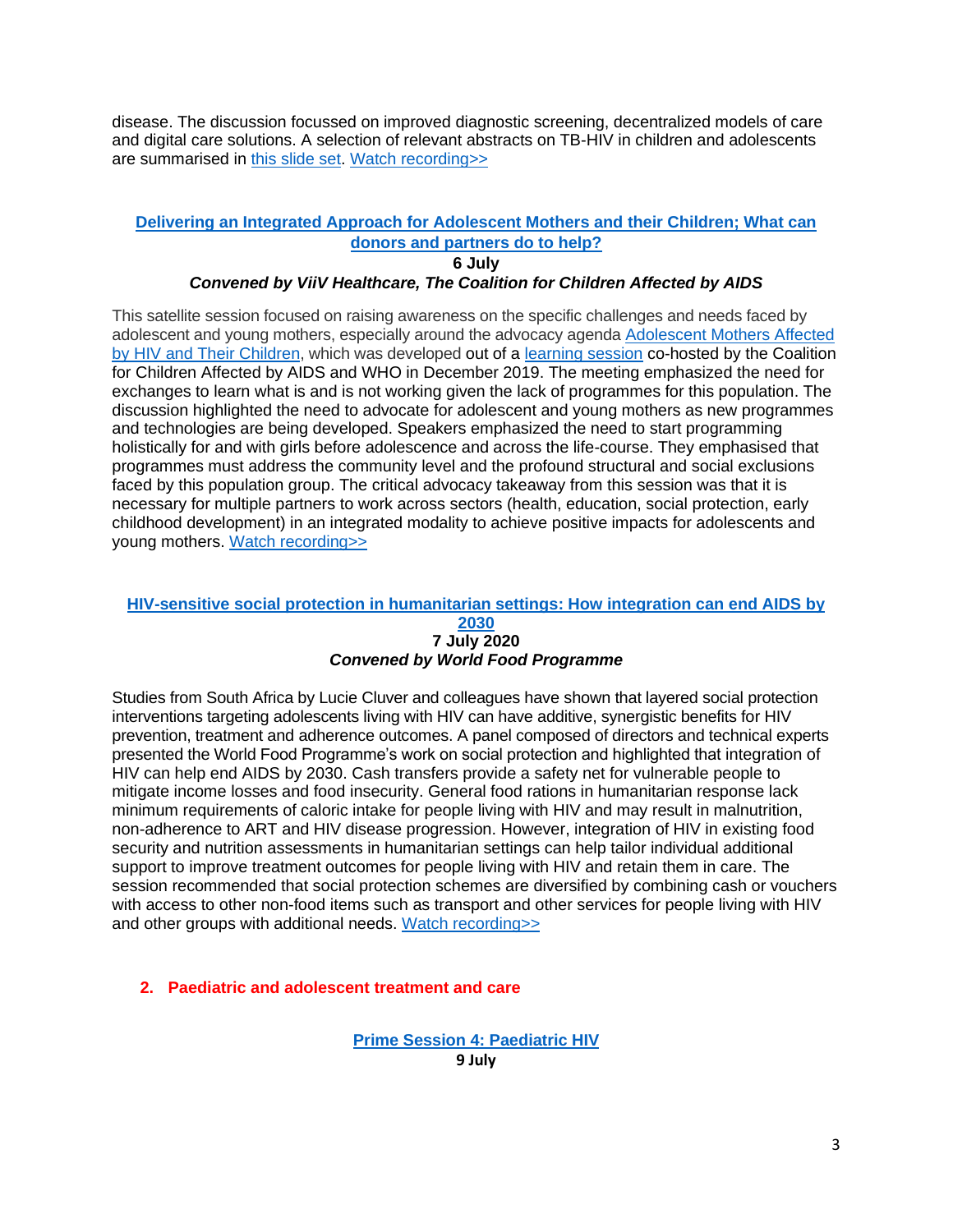"*We are not done yet!*": Martina Penazzato, paediatric HIV lead at World Health Organization in Geneva, presented an overview of HIV and AIDS trends in children. She highlighted that COVID-19 has exposed weaknesses in the HIV response and has the potential to revert progress made to date, but also stressed that the pandemic can be used as an opportunity to introduce lasting changes in service delivery. This plenary session called for three urgent actions to address the persistent treatment gap in children: 1) implement better the solutions that work, 2) learn from operational research on how to combine, package and deliver new and existing services at scale in different contexts, 3) keep innovating to develop new tools for the future.

She stressed that moving forward, 1. we must act now to scale up index family-centred testing and point-of-care infant testing. 2. ART should be initiated using optimized treatments regimens such as dolutegravir that has recently been approved for use in all children above four weeks of age and three kilograms. 3. It is also important to strengthen the package of care for infants and children. 4. Advanced disease should be addressed, including screening for and treating tuberculosis and other infectious diseases. 5. Health workers should be equipped to address the 'fourth 90' through interventions that improve the health and well-being of children living with HIV. [Watch recording>>](https://cattendee.abstractsonline.com/meeting/9289/Session/420)

# **[6th Workshop on Children and Adolescents HIV-Exposed and Uninfected](https://www.iasociety.org/HIV-Programmes/Programmes/Paediatrics-CIPHER/6th-HIV-Exposed-Uninfected-Child-and-Adolescent-Workshop)**

**1 July**

# *Convened by CIPHER, WHO, UNICEF and Massachusetts General Hospital*

The sixth annual workshop brought together clinicians, scientists, advocates, implementers and policy experts to better understand the short- and long-term health and developmental disparities of children and adolescents who are HIV-exposed and uninfected (CAHEU) with a goal of facilitating collaboration to translate evidence into action. This year's workshop interrogated the evidence in relation to adverse birth outcomes and discussed unique perinatal epidemiologic methods and considerations in evaluating adverse birth outcomes. The workshop also explored ethical considerations for evaluation of medium to long-term outcomes in children and adolescents who are HIV-exposed and uninfected, with bioethicists sharing frameworks for considering maternal and child/adolescent interests.

Out of an estimated 15 million children (0-14 years) who are HIV-exposed and uninfected globally, half live in just five countries: South Africa, Mozambique, Tanzania, Uganda and Nigeria. Recent research indicates higher rates of adverse birth outcomes and early infection, development delays, stunting and language delays in this population associated with exposure to ARVs. Studies support the value of disclosure to adults and children guided by ethical and rights frameworks. There is a long history of excluding children, women, and pregnant women from research, which has led to harmful knowledge gaps; inclusion is increasingly being seen as an ethical imperative. To enhance programming for this population, the [nurturing care](https://nurturing-care.org/) framework was identified as a critical opportunity to leverage ongoing efforts to implement early childhood development interventions.

The following recommendations emerged from the workshop:

- More research and scaled up programmes, that engage various disciplines and interests including mothers living with HIV, are urgently needed to support the growing population of children and adolescents who are HIV exposed and uninfected.
- There are many methodological challenges and nuances in research on adverse birth outcomes that require larger sample sizes, better comparisons, robust procedures and measures and more heterogeneity.
- Study relevant maternal outcomes (match to foetal/paediatric) and give adequate weight to maternal health outcomes, preferences, and values in recommendations and trade-offs. Communicate research outcomes in a manner that does not confer mother-blame.
- Programmes should provide mothers with counselling and tools to aid in disclosure to their children who are HIV-exposed and uninfected. [Watch recording>>](https://cattendee.abstractsonline.com/meeting/9289/Session/193)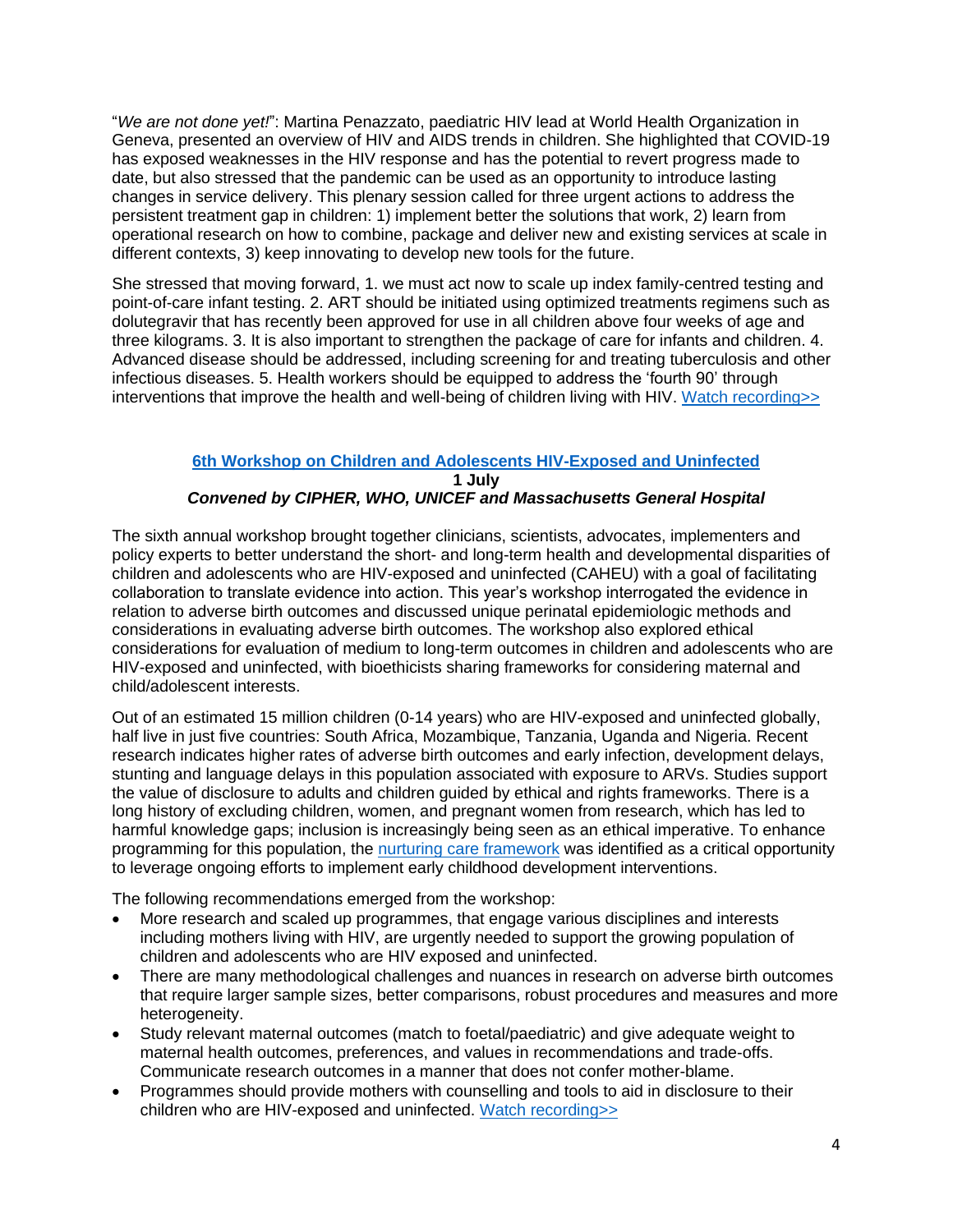*"Children who are HIV-exposed and uninfected need more not different health and development interventions and support."*

Martina Penazzato, WHO, on the importance of the nurturing care framework

*"Pregnancy is a medical complexity, not a vulnerability. Research should move toward complexity, not away from it. Women must be studied as women themselves, not as solely the gestational environment for the fetus. Protect women and children through research, not from it!"*

Anne Lyerly, University of North Carolina at Chapel Hill, on the ethical imperative of more research with pregnant women.

### **[Building resilience among HIV-infected and affected children and adolescents](https://cattendee.abstractsonline.com/meeting/9289/Session/414) 6 July** *Convened by Pact*

The focus of this satellite session was to share the latest information and discuss specific actions and evidence-based approaches for getting to epidemic control among children and adolescents. The presentations focused on case finding of children and adolescents living with HIV, integrating treatment and adherence into orphans and vulnerable children (OVC) programming, and strengthening community-clinic linkages for improved paediatric HIV outcomes.

USAID highlighted how children and adolescents living with HIV can be prioritised within OVC programmes and presented results from Uganda and Kenya that used viral load suppression as the golden standard of care. PEPFAR COP20 guidance has shifted from "encouraging" to now requiring (a) OVC implementing partners to facilitate HIV testing of children at risk and (b) clinical and OVC implementing partner collaboration. Programme data show that MOUs and SOPs between implementing partners and clinics can improve index testing and access to viral load results for OVC, and that intensive support from the OVC platform improves viral suppression in children and adolescents. The data points to the need for a strong community platform. Essentially, children need more than clinical care. They need food supply, consistent parenting, support for treatment, and other wraparound services. [Watch recording>>](https://cattendee.abstractsonline.com/meeting/9289/Session/414)

### **[Fighting for an AIDS Free Generation: Perspectives of Young People Living with HIV](https://cattendee.abstractsonline.com/meeting/9289/Session/456) 8 July 2020** *Convened by Elizabeth Glazer Pediatric AIDS Foundation*

Despite the differences in cultural context and affected sub-populations, the HIV epidemics among young adults in both sub-Saharan African and the United States are driven by similar factors, including a lack of information, increased risk of HIV in vulnerable young populations, structural barriers, and services that do not meet unique adolescents needs. This session aimed at creating a cross-continental youth dialogue to help identify and understand these barriers and chart a better path forward. Youth panellists engaged with the Elizabeth Glaser Pediatric AIDS Foundation highlighted that adolescents and young people (AYP) are key to ending the HIV pandemic, but they need a better platform for their voices to be heard. AYP are asked to implement activities but rarely included in the planning process, which creates a gap in the development of successful programmes that benefit young people. It is fundamental that mechanisms are developed to receive information from AYP and conversely provide the right information to AYP on HIV and health services using technology they are familiar with.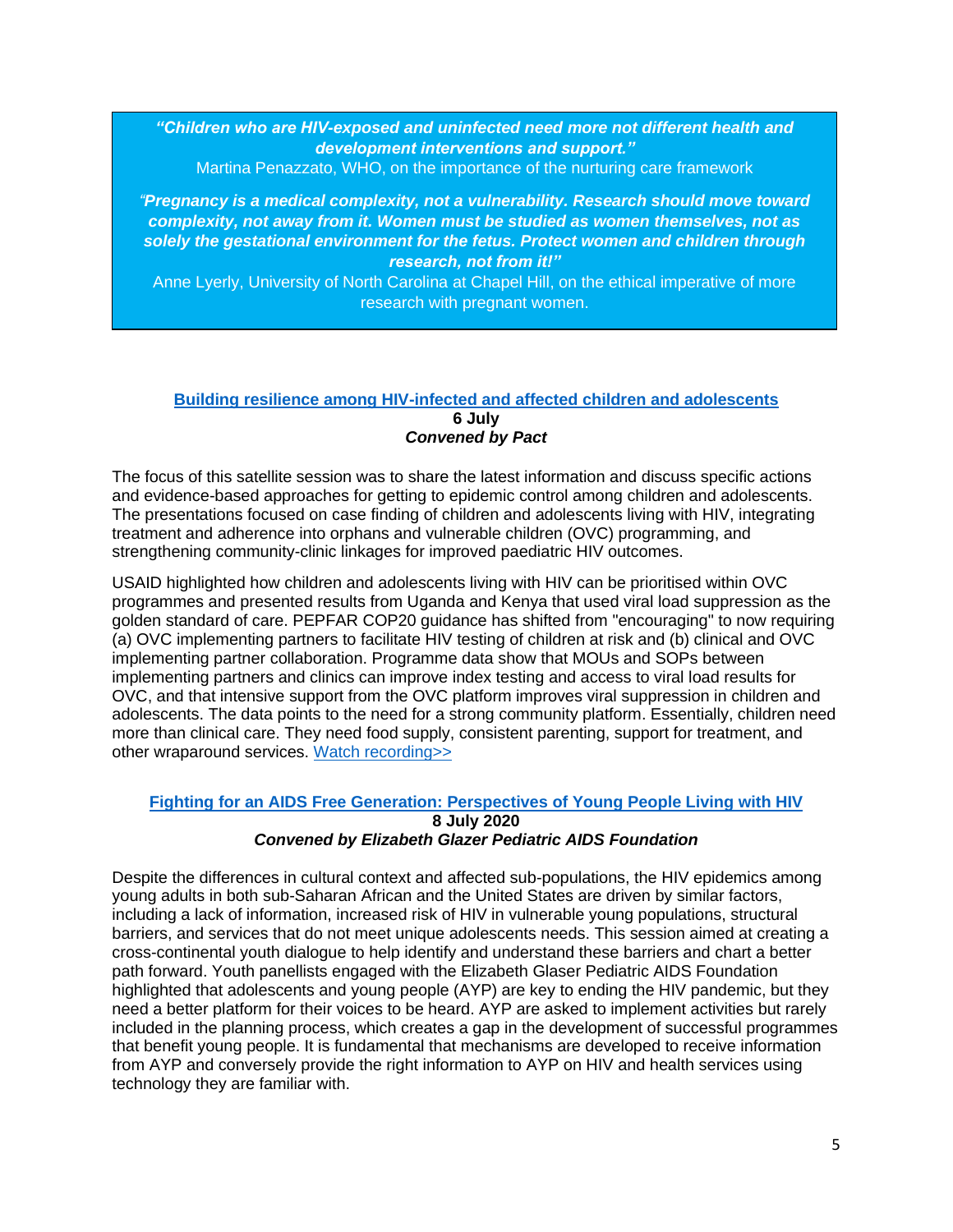The panel further discussed that AYP are sensitive with regard to health issues and respond better to youth friendly clinics that are free from judgement and discrimination, and which address stigma through open dialogue. Peer support and education is key to reaching AYP and creating networks with other young people living with HIV, and it is critical to create spaces where AYP can access psychosocial support, especially from their peers. [Watch recording>>](https://cattendee.abstractsonline.com/meeting/9289/Session/456)

### **[An overlooked epidemic: Mental health and HIV](https://cattendee.abstractsonline.com/meeting/9289/Session/458) 9 July 2020** *Convened by International Community of Women Living with HIV*

Supporting mental health is one of the most overlooked aspects of treatment, care and support within the HIV response. HIV diagnosis can cause and exacerbate existing mental health issues. Anxiety and self-stigma around job and housing security, self-esteem, status disclosure and romantic relationships can affect the emotional well-being of people living with HIV. In this session, women living with HIV shared their research and advocacy work in the realms of mental health and resilience in the context of gender-based violence, HIV criminalization, health care violations, sex worker, poverty and inter-movement aggression.

Speakers from different regional networks of women living with HIV stressed that the mental health impacts of the initial HIV diagnosis cannot be overemphasized and that clinics frequently fail to recognize the importance and broader life implications of this moment. Trauma-informed principles and care may prove a way forward. AYP living with HIV particularly suffer from mental health issues due to struggles with self-acceptance and stigma from their communities coupled with low support seeking behaviours. The panel stressed the need to invest in integrated mental health programming for AYP as part of a holistic and comprehensive package of services targeting adolescents and young people. [Watch recording>>](https://cattendee.abstractsonline.com/meeting/9289/Session/458)

# **3. Prevention**

### **[Prime Session 3: Prevention](https://cattendee.abstractsonline.com/meeting/9289/Session/170) 9 July 2020**

Susan Buchbinder from the University of California, San Francisco provided an overview of new developments within biomedical HIV prevention approaches beyond daily oral PrEP, including scale up of treatment as prevention (U=U); alternate PrEP dosing schedules, drugs, and modes of delivery; post-exposure prophylaxis; and HIV vaccine candidates.

While daily oral PrEP has proven [highly effective,](https://www.croiconference.org/abstract/longer-term-safety-of-f-taf-and-f-tdf-for-hiv-prep-discover-trial-week-96-results/) there are concerns about PrEP's global availability, cost, differential policies affecting approval and access, and the limited investments to support efforts to promote uptake, adherence and monitoring. For PrEP to be effective and have population level impact, it requires broad coverage at the community level together with high uptake, adherence and persistent long-term use by individuals. Data show that as many as one third of users drop off after six months of use due to low sexual risk perception, physical and financial access issues, and concerns about the medication, privacy and stigma. New approaches that can help reach populations for whom daily oral PrEP is not a viable long-term solution were presented as outlined below.

# **a) On-demand dosing**

i. **n-PEP:** Non-occupational on-demand post exposure prophylaxis.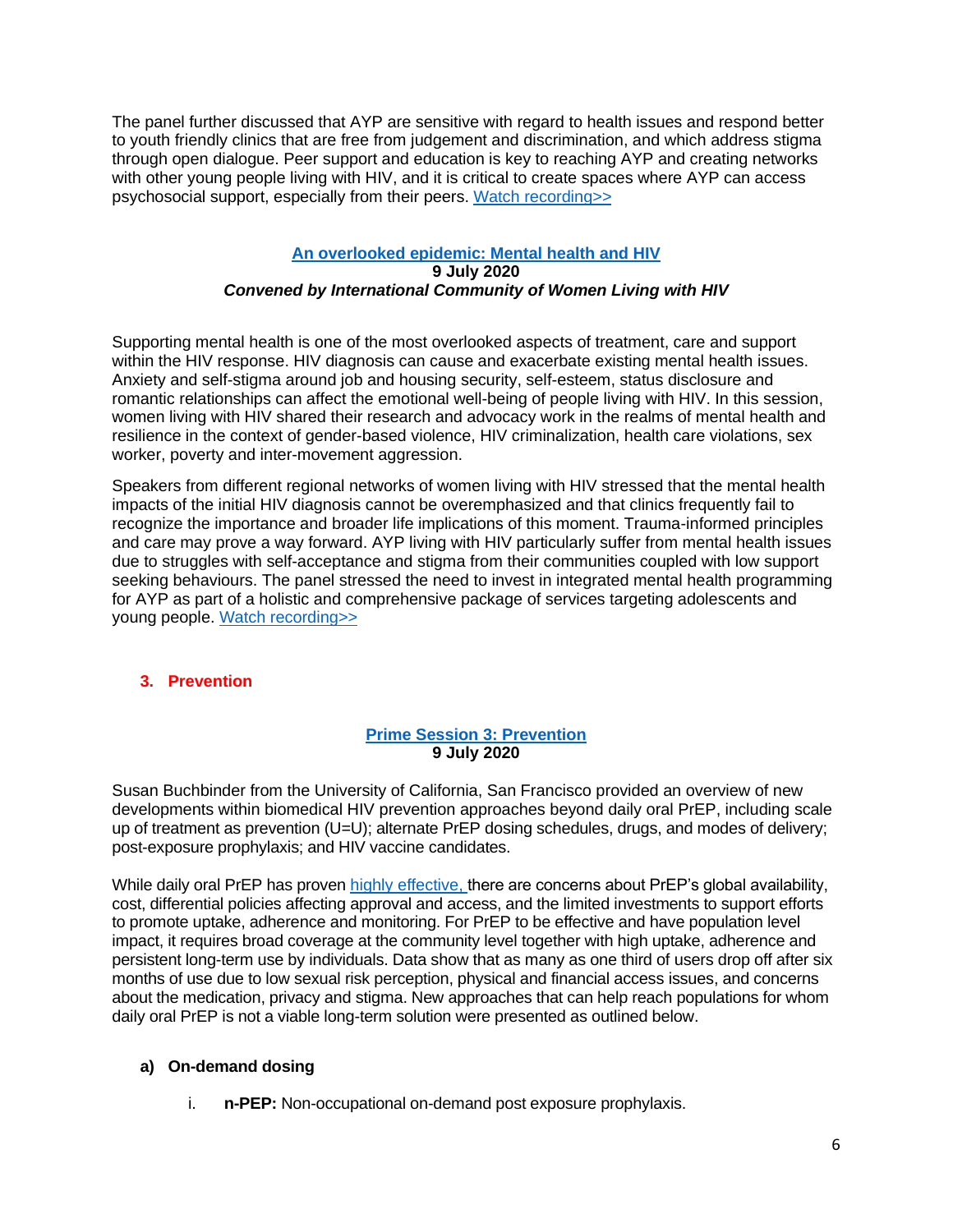- ii. **"2.1.1" strategy:** Endorsed by WHO for MSM with [studies](https://www.who.int/hiv/pub/prep/211/en/) under way.
- iii. **Rectal douches** with Tenofovir is a behavioural congruent approach for men who have sex with men (MSM) that is more protective than oral PrEP.

### **b) Long acting biomedical interventions**

- i. **Voluntary medical male circumcision** for countries with generalized epidemics.
- ii. **The dapivirine vaginal ring** allows women to control HIV prevention using a discreet method. Vaginal rings are undergoing regulatory reviews in many countries due to effectiveness concerns as they depend on consistent use and improvements in combination with ARVs, longer durability and combination with hormonal contraception.
- iii. **Cabotegravir long-acting injectable (CAB-LA) PrEP** is showing [great promise,](https://www.nih.gov/news-events/news-releases/long-acting-injectable-form-hiv-prevention-outperforms-daily-pill-nih-study) but there are [concerns](https://viivhealthcare.com/en-gb/media/press-releases/2020/may/global-hiv-prevention-study-to-stop-early-after-viiv-healthcares/) about resistance, tolerability and the need for oral top-ups to address the reduced protective cover of the injectable drug over time. Replacement of injectable CAB-LA with implants is showing promise.
- iv. **Islatravir** is a highly effective and potent ARV drug with a favourable tolerance and resistance profile. It allows for daily, weekly and monthly oral dosing and is available as a yearly implant.
- v. **HIV [vaccines](https://iascslide.ctimeetingtech.com/aids2020/attendee/confcal_6/show/session/511?utm_source=IAS&utm_campaign=d5e0dab615-daily-delegate-7-july&utm_medium=email&utm_term=0_58c4aa5b50-d5e0dab615-104064945)**: the only HIV vaccine demonstrating some level of efficacy was tested in the halted [RV144 and HVTN 702 clinical trials](https://www.nih.gov/news-events/news-releases/experimental-hiv-vaccine-regimen-ineffective-preventing-hiv) in Thailand and South Africa, respectively. Studies are under way to study the possible reasons for failure. A new vaccine candidate, **Mosaic Ad26**, might improve the likelihood of producing a durable immune response to the global pool of HIV genetic variations. **PrEPVacc** (PrEP + Vaccine) trials are also under way in Africa, and trials are currently evaluating the exciting option of using **broadly neutralizing monoclonal antibodies** (bNAbs) to prevention HIV infection in [future vaccine developments.](https://onlinelibrary.wiley.com/doi/full/10.1002/jia2.25506)

For further information, watch the satellite session on [HIV vaccines](https://iascslide.ctimeetingtech.com/aids2020/attendee/confcal_6/show/session/511?utm_source=IAS&utm_campaign=d5e0dab615-daily-delegate-7-july&utm_medium=email&utm_term=0_58c4aa5b50-d5e0dab615-104064945) and the prime session on [vaccines and cure.](https://iascslide.ctimeetingtech.com/aids2020/attendee/confcal_6/show/session/161?utm_source=IAS&utm_campaign=d5e0dab615-daily-delegate-7-july&utm_medium=email&utm_term=0_58c4aa5b50-d5e0dab615-104064945)

Buchbinder stressed that person-centric programming and multiple strategies are needed to implement the various biomedical prevention modalities as MSM, transgender women and other key populations have important differences in their drivers of risk. Increased choice, client engagement and monitoring changing needs are clear determinants of success. Biomedical HIV prevention should go hand in hand with other primary prevention efforts supported by community engagement and political will to create a supportive enabling environment. [Watch recording>>](https://cattendee.abstractsonline.com/meeting/9289/Session/170)

### **[Bringing PrEP closer to home: Why is now the time for differentiated PrEP?](https://cattendee.abstractsonline.com/meeting/9289/Session/470) 6 July** *Convened by AVAC, PATH, International AIDS Society*

Within the at least 78 countries currently offering PrEP, there has been a low level of implementation of differentiated service delivery of PrEP, which offers longer refills and moves simplified services delivered by peers and community providers closer to people's home. However, the onset of COVID-19 related lockdowns has accelerated the move towards more community-based or virtual models of care. This session highlighted how the rapid adaptation of PrEP programming in Ethiopia, Thailand and South Africa has resulted in much more differentiated and client-centered models through offering online, community, and private-sector service options to expand and maintain access. The models have drawn on the advantages of peers in identifying and reaching the most marginalized populations where they are. A moderated discussion with service providers, PrEP users, ministries of health, and global health agencies shared perspectives on how a differentiated approach to PrEP will be essential to significantly increase the uptake of PrEP in the future. Watch recording>>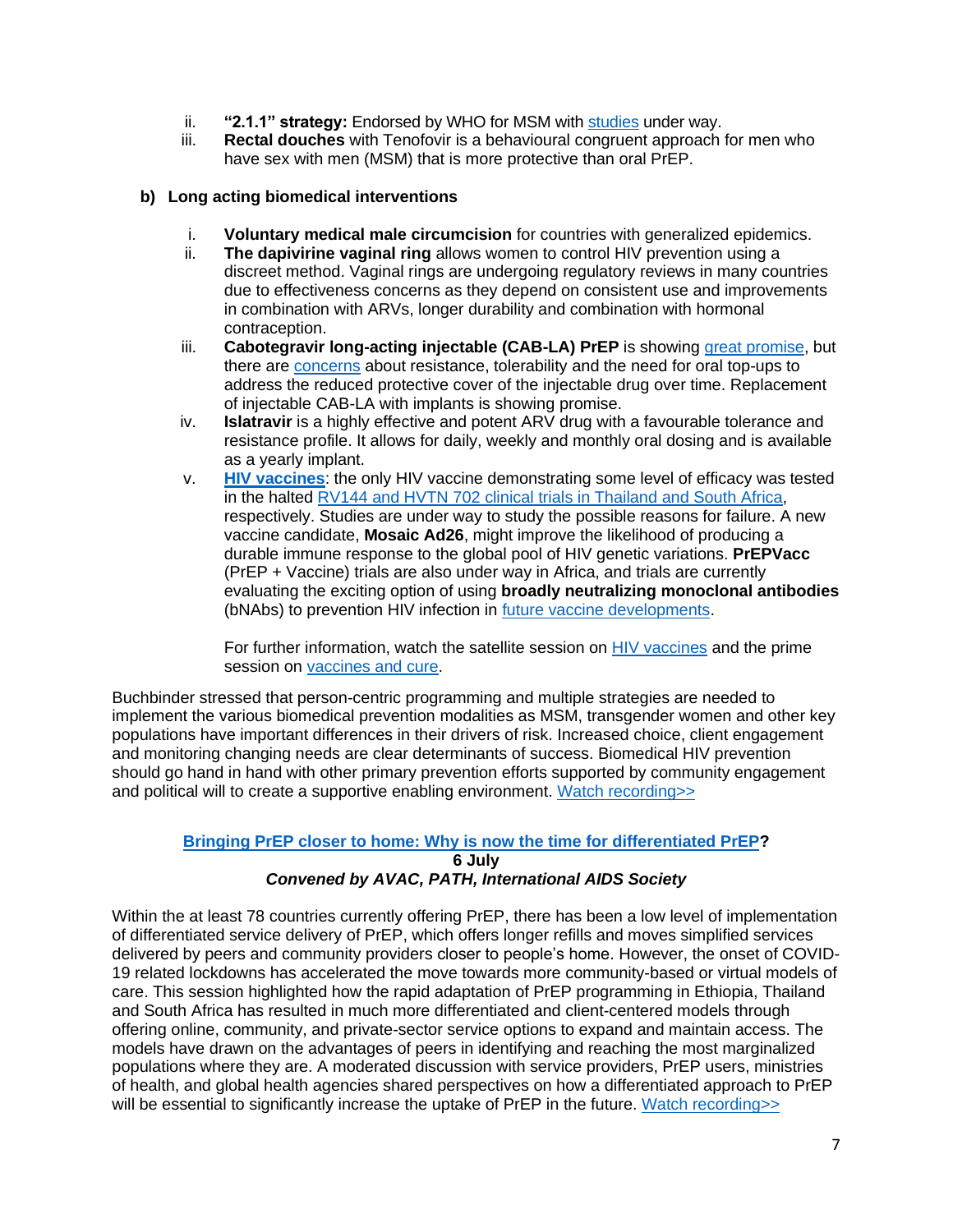#### **[One year after ECHO: Integration in the time of COVID-19](https://cattendee.abstractsonline.com/meeting/9289/Session/439)**

### **8 July** *Convened by Family Planning 2020, AVAC*

Evidence shows that integrated family planning (FP), HIV and sexually transmitted infection (STI) services can improve uptake across the board and reduce stigma. In 2019, the Evidence for Contraceptive Options and HIV Outcomes (ECHO) trial showed that there was no substantial difference in HIV risk among women using the three contraceptive methods studied (DMPA-IM, Jadelle implant, copper IUD), despite an overall high HIV infection rate among study participants. This satellite session reviewed gains made since and the impact of COVID-19 on HIV/FP services and efforts to integrate them. It further reflected on what the future of integration can and should look like.

The speakers highlighted the importance of working jointly with sexual reproductive health and HIV providers to overcome barriers in family planning clinics and to discuss HIV and offer risk assessments and counselling, including PrEP and continued provision of male and female condoms. The speakers further discussed that male involvement should be improved and increased in parallel with voluntary medical male circumcision. Management of STIs should also be improved and included in contraceptive services, using point-of-care diagnostics. The session concluded by calling for investments in woman-centred programs that offer a full range of contraceptive choices and HIV prevention strategies at the same site, time and with the same provider, and through an approach that is centred on women's informed choice. Expanding contraceptive access with integrated HIV prevention will help reach women – especially young women and girls – who are at HIV risk.

*"We need new approaches... We're experiencing a cracking open of so many conversations that have needed to happen for so long. And I'm hoping that through that will come the courage for change.... I hope that we can step into that challenge of doing this differently together: hearing each other for the first time and responding in true empathic ways."*

Beth Schlachter, Family Planning 2020

# **DREAMing [Together: Investing in Comprehensive HIV Prevention Programming for](https://cattendee.abstractsonline.com/meeting/9289/Session/528)  [Adolescent Girls and Young Women](https://cattendee.abstractsonline.com/meeting/9289/Session/528)**

**6 July**

### *Convened by U.S. President's Emergency Plan for AIDS Relief (PEPFAR)*

This satellite session reviewed the performance of PEPFAR's DREAMS programme with the aim of using data and lessons learned from implementation to improve and expand comprehensive HIV prevention programming for adolescent girls and young women (AGYW). The session described best practices and continued challenges in DREAMS based on the experiences of AGYW, PEPFAR technical experts and key DREAMS partners.

A recent evaluation of DREAMS' multi-sectoral, community-based approach to HIV prevention shows that the programme's main impacts relate to improvements in HIV knowledge, self-efficacy and testing, lower experiences of sexual violence, and limited shifts towards less risky sexual behaviours. Key lessons learned from five years of implementation showed that quality mentors are paramount to successful programme implementation, economic/livelihood strengthening is vital for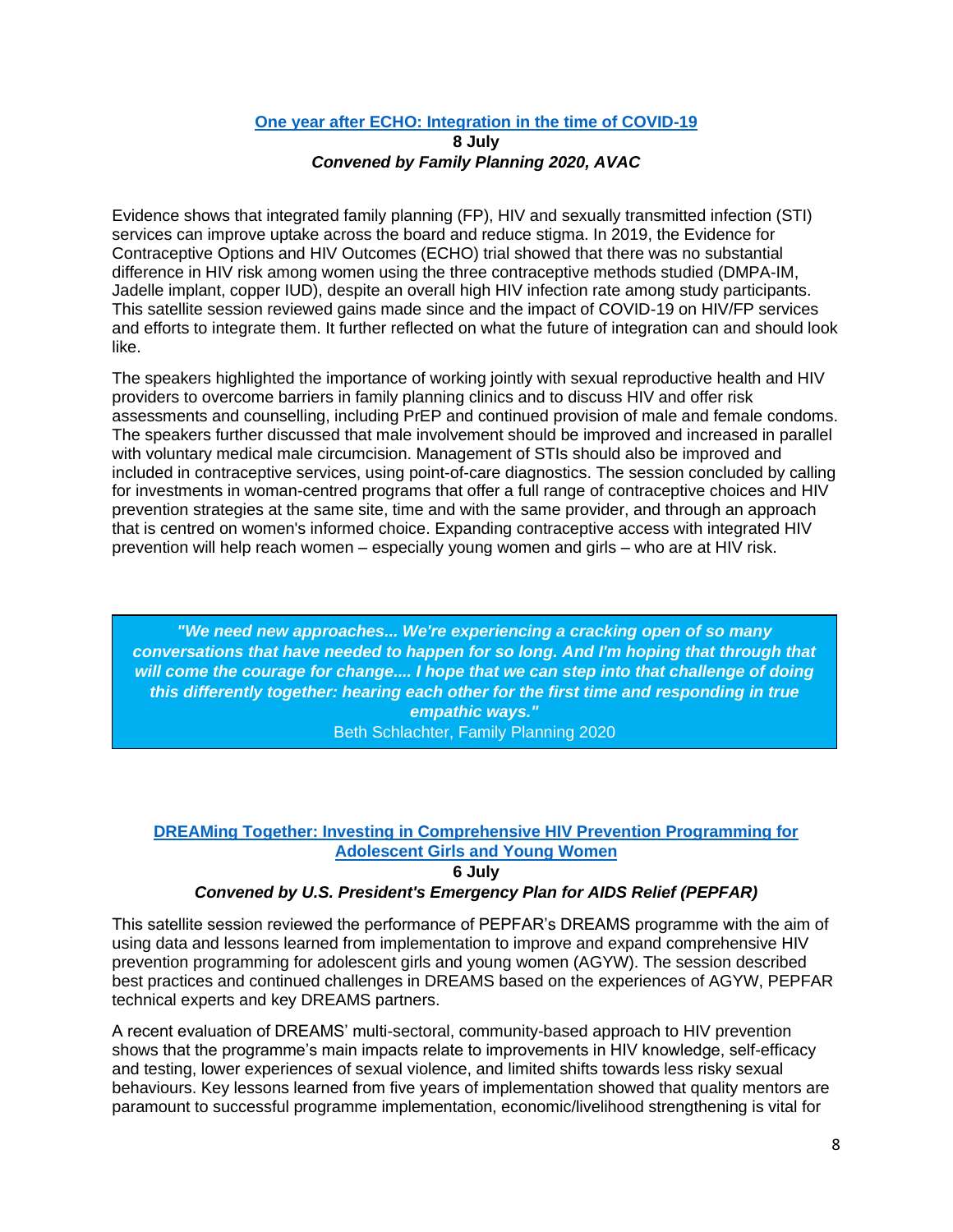AGYW empowerment, and that programme implementers need a variety of tools to map community resources, identify male partners for risk reduction, and strengthen the capacity of programme mentors and non-health components of the programme, including M&E.

The presenters further highlighted the importance of leveraging sectoral efforts and coupling interventions targeting AGYW directly with community mobilization for norms change, school and community-based HIV and violence prevention initiatives, parent/caregiver programmes and social protection. [View presentations>>](https://cattendee.abstractsonline.com/meeting/9289/Session/528)

### **[Adolescent girls and young women: Evaluations including DREAMS evaluation](https://cattendee.abstractsonline.com/meeting/9289/presentation/135) On-demand**

Oral abstracts presented in this session noted that DREAMS increased the use of clinical services and PrEP for young female sex workers in [Zimbabwe](https://cattendee.abstractsonline.com/meeting/9289/presentation/132) without having a statistically significant impact on HIV incidence, however the [Sista2Sista programme](https://cattendee.abstractsonline.com/meeting/9289/presentation/141) showed positive effects on HIV and sexual and reproductive health outcomes for AGYW in the country. DREAMS had no impact on HSV-2 incidence in [South Africa,](https://cattendee.abstractsonline.com/meeting/9289/presentation/133) but results from the [ECHO trial](https://cattendee.abstractsonline.com/meeting/9289/presentation/137) showed reductions in HIV incidence by integrating PrEP into standard prevention care for women. While there was no overall effect of adding cash transfers to the DREAMS package of services in [Tanzania,](https://cattendee.abstractsonline.com/meeting/9289/Presentation/3918) a trial in [Zambia](https://cattendee.abstractsonline.com/meeting/9289/presentation/141) showed greater synergistic effects on adolescent sexual behaviours when combining economic support with community dialogue.

#### **[Surfing the tech wave in HIV](https://cattendee.abstractsonline.com/meeting/9289/Session/147) On-demand**

New/big data, novel analytics and digital platforms are transforming the world we live in. This bridging session focused on how the global HIV community can leverage advances in digital technology to improve scale, efficiency and targeting in the HIV response. A mix of experts, young people involved in digital service delivery and young social influencers presented how they are transforming the world through promotion of safe sex and HIV testing, linkages to HIV services, online peer counselling and the provision of accurate information and safe spaces to discuss sensitive issues.

**Social media influencer Andrea Gunawan** demonstrated how the creation of a safe virtual discussion space and social media campaigns allowed her to raise awareness on the importance of safer sexual behaviours, HIV testing and positive living with HIV, and to link her followers to HIV services. Influencer promotions accounted for 78 per cent of risk assessments conducted through the Jakarta online HIV programme **UpdateStatus**, and Andrea specifically referred 34 per cent of people that booked HIV services. She highlighted that influencers have broad reach and can elevate brand awareness among target audiences, but conversion can be low and hard to track. Social media is also used to provide information and **create demand for PrEP in Ghana** among MSM, without physical interaction and identification.

**Peer online-to-offline HIV self-test project in China.** Liting Xiao from Super Young presented lessons from the O2O (Online-to-Offline) model, which bridges the service delivery gap for adolescents and young people by providing alternative linkages with service providers. The O2O model has evolved over time based on adolescents' needs and offers a convenient and private alternative especially for young key populations. The second iteration now allows for online ordering of test kits, gender specific packaging, online peer-based counselling, and offline follow up, care and support.

For engagement of influencers, the following recommendations emerged: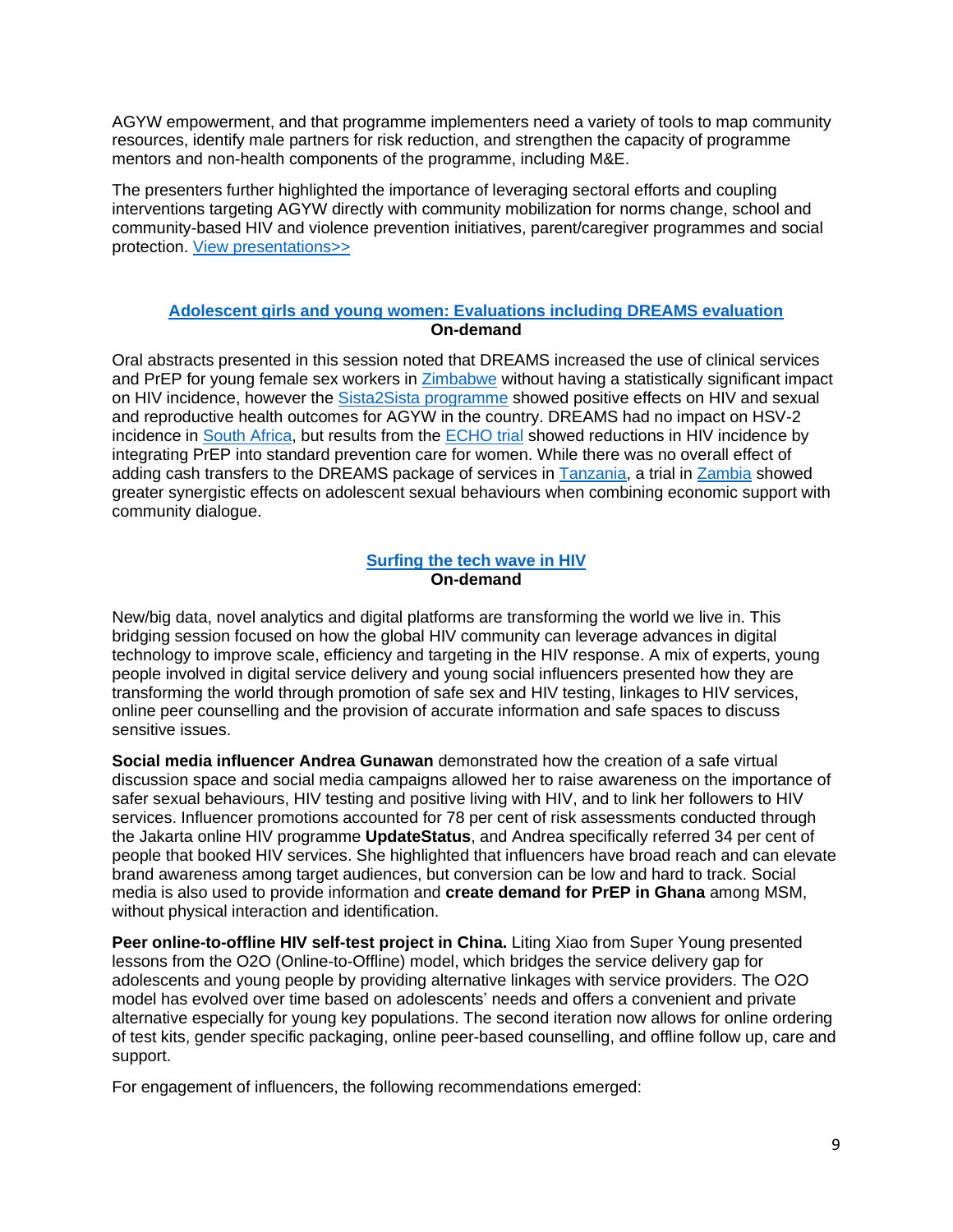- **Invest in the best:** Prioritize trustworthy influencers who use facts and genuinely care about the cause.
- **Constant engagement:** Use group chats to engage influencers in the programme, monitor and respond to issues on social media, and provide feedback and results.
- **It's a package deal:** Influencer promotions are maximized when used in combination with other methods. Online outreach workers can mobilize people reached by influencers, and ads will be more effective when people recognize the brand from an influencer who has used the same service. [Watch presentations>>](https://cattendee.abstractsonline.com/meeting/9289/Session/147)

### **4. COVID-19 and differentiated service delivery**

#### **[COVID-19 mitigation approaches for HIV, tuberculosis, viral hepatitis and sexually](https://cattendee.abstractsonline.com/meeting/9289/Session/593)  [transmitted infections](https://cattendee.abstractsonline.com/meeting/9289/Session/593) 7 July** *Convened by World Health Organization*

In a matter of months, COVID-19 has changed daily life for people across the globe. This satellite session shared data and perspectives on how the pandemic is disrupting services related to HIV, tuberculosis and STIs. Meg Doherty, director of the Global HIV, Hepatitis and STI Programme at the World Health Organization, presented survey findings related to ARV stockouts and provided updated estimates on anticipated excess mortality and morbidity for HIV, hepatitis and STIs. The most affected services were HIV testing, viral load monitoring and services for key populations, and 73 countries reported a risk of ARV stock outs. Resilient responses observed included implementation of differentiated service delivery models, multi-month dispensing, community pick-up of ARVs, use of e-health and m-health technology, and strong community engagement. A global survey showed that fear of contracting COVID-19 plays a major factor in deterring people from accessing health services, elevating the importance of community-based health services, self-care and simultaneous management of multiple conditions.

The session discussed how to build back better, learning from the HIV and COVID-19 response thus far. Panellists highlighted a community-led response as central, calling for investments in networks and organizations of affected people to play an active role in governance, planning, delivery and accountability of HIV services within a universal health coverage and primary health care agenda.

#### **Differentiated service delivery in 2020 – [Responding to the needs of people living with HIV](https://cattendee.abstractsonline.com/meeting/9289/Session/413)  [before, during and after COVID-19](https://cattendee.abstractsonline.com/meeting/9289/Session/413) 7 July 2020** *Convened by International AIDS Society*

Since being endorsed in the 2016 World Health Organization guidelines, differentiated service delivery (DSD) has become a core component of HIV treatment programmes in sub-Saharan Africa. The COVID-19 pandemic has further highlighted the critical importance of ensuring that HIV services are adaptable, client-centred and community-led. This satellite session presented DSD programmes in Kenya, Sierra Leone and South Africa and how they have evolved during COVID-19. The speakers stressed that DSD goes beyond multi-month dispensing (MMD) and requires tailoring of traditional approaches to better meet the needs of different priority population groups, such as adolescents and children [\(see decision framework\)](file:///C:/Users/rlekirkegaard/OneDrive%20-%20UNICEF/Documents/Conferences%20and%20workshops/AIDS2020/Conference%20report/•https:/www.differentiatedcare.org/Portals/0/adam/Content/9ErIJtsSfUmj_Ska6BoN0Q/File/Decision%20Framework%20for%20children%20adolescents%20and%20pregnant%20and%20breastfeeding%20women.pdf). The session further discussed lessons for DSD in a post-COVID-19 world, the role of public-private partnerships in expanding MMD models, and the need for costing of models to inform scale-up initiatives.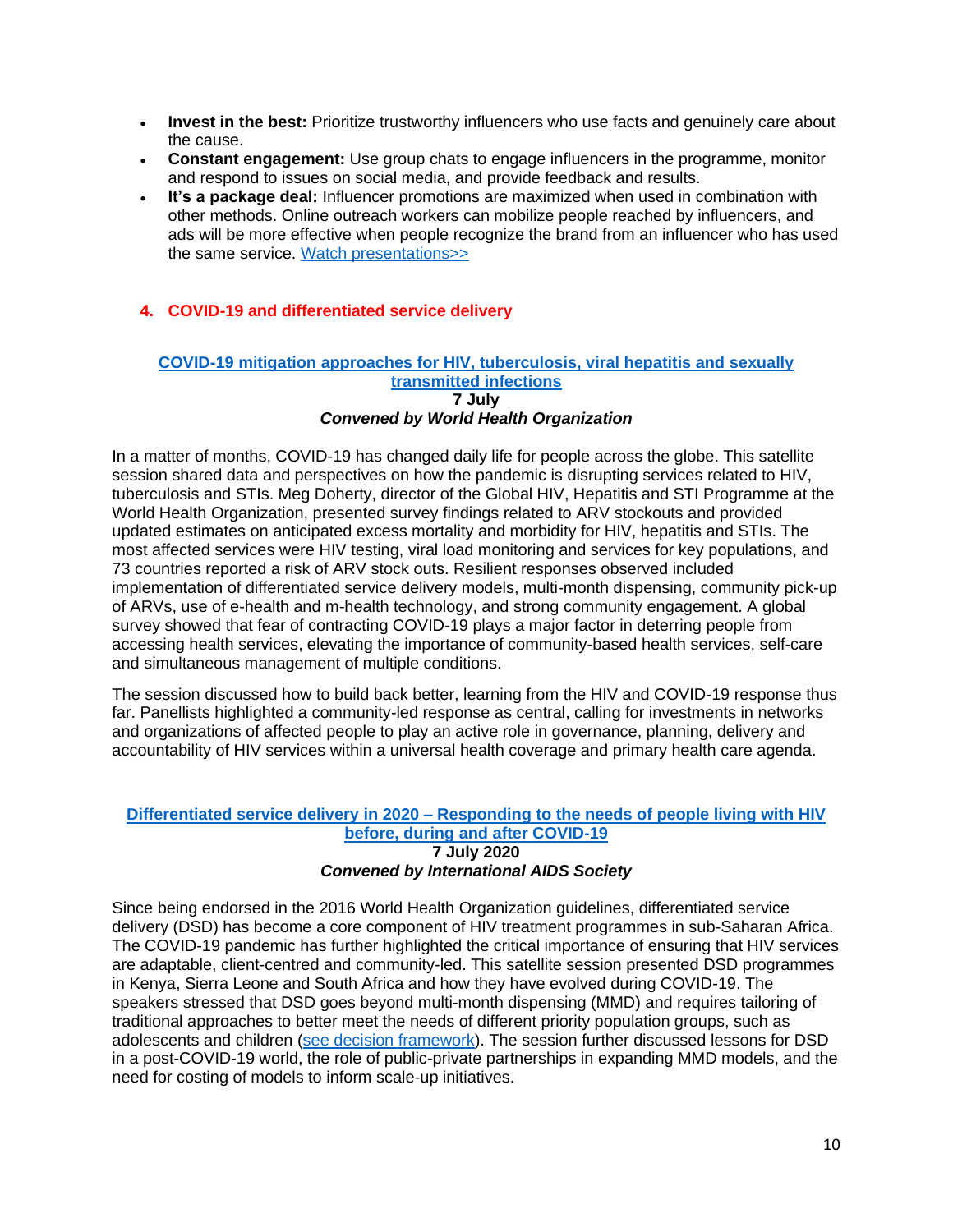### **5. Data and financing**

# **[Demystifying data: Methodologies and monitoring for evidence-based approaches](https://cattendee.abstractsonline.com/meeting/9289/Session/89) On-demand**

This abstract driven session explored how data collection and monitoring approaches have been used to design and implement evidence-based programmes and policies for HIV services in different countries. Presenters included speakers from the University of Nairobi, FHI 360, Development Connections, Love Yourself Inc. and UNFPA. The speakers further provided advice on how to engage beneficiaries in evidence generation and policy advocacy. [Watch recording>>](https://cattendee.abstractsonline.com/meeting/9289/Session/89)

#### **[The role of cost analysis in strategic planning and budgeting processes](https://cattendee.abstractsonline.com/meeting/9289/Session/219)**

**1 July**

### *The International AIDS Economics Network (IAEN), UNAIDS, Bill & Melinda Gates Foundation*

This pre-conference session reviewed the importance of adaptation of programmes for improved efficiencies from a costing point of view, the programme tools that are used by PEPFAR during the COVID-19 crisis, the use of costing data and other economic evaluations in South Africa as well as finance planning processes in Kenya to comply with the growing demand from international funders of doing more with less.

- Given **PEPFAR**'s emphasis on evidence-based programming, an Implementation Tracking Template (ITT) has been developed that monitors changes in activities due to COVID-19 and uses the information to inform PEPFAR's programme performance. The information derived from the ITT is triangulated with programme data, which provide context for programme performance, budget reprioritization and reprogramming purposes.
- In **South Africa,** there has been an ongoing effort since 2004 to increasingly use costing data and economic evaluations in health programmes to inform decisions on universal health coverage (UHC) and health technology assessment structures. Preliminary data in six areas were analysed and main issues to consider were discussed in terms of implications for UHC. This includes prioritization of interventions based on burden of diseases and quality of life, resistance to specifying a single-value cost effectiveness threshold and the importance of benefiting from international models for technology assessment programmes such as the ones in Thailand (HITAP) and United Kingdom (NICE). Issues remaining include equity versus affordability; cost effectiveness versus affordability, and national versus international priorities.
- An **example from Kenya** focused on the need for better financing due to a high share of HIV within their health spending. PEPFAR remains the top contributor to domestic HIV funding followed by household out of pocket expenditures. To improve the quality of costing exercises, the country has started to address the sub-optimal use of national resources. A national technical working group (TWG) is overseeing the development and use of unit cost repositories through a reference case. The TWG sets up and looks at all cost categories across the HIV programme and compare them with the reference case, which is able to capture all data in the repository anchored within the bureau of statistics. [Watch recording>>](https://cattendee.abstractsonline.com/meeting/9289/Session/219)